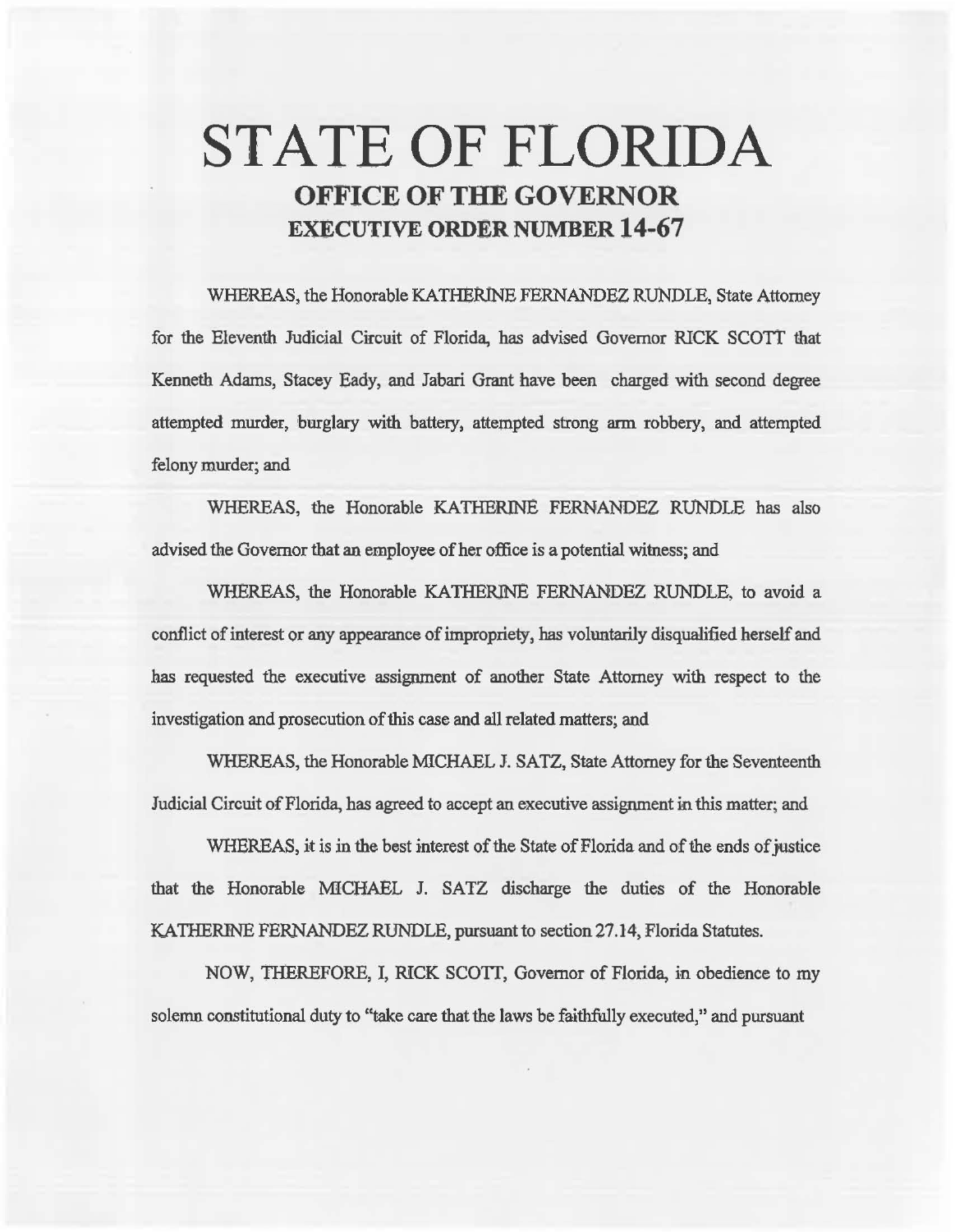to the Constitution and laws of the State of Florida, issue the following Executive Order, effective immediately:

#### Section 1.

The Honorable MICHAEL J. SATZ, State Attorney for the Seventeenth Judicial Circuit of Florida, referred to *as* the "Assigned State Attorney," is assigned to discharge the duties of the Honorable KATHERINE FERNANDEZ RUNDLE, State Attorney for the Eleventh Judicial Circuit of Florida, *as* they relate to the investigation, prosecution and a)l matters related to Kenneth Adams, Stacey Eady, and Jabari Grant.

## Section 2.

The Assigned State Attorney or one or more Assistant State Attorneys and Investigators, who have been designated by the Assigned State Attorney, shall proceed immediately to the Eleventh Judicial Circuit of Florida, and are vested with the authority to perform the duties prescribed herein.

## Section 3.

All residents of the Eleventh Judicial Circuit are requested, and all public officials are directed, to cooperate and render whatever assistance is necessary to the Assigned State Attorney, so that justice may be served.

#### Section 4.

The period of this Executive Assignment shall be for one (1) year, to and including February 17, 2015.